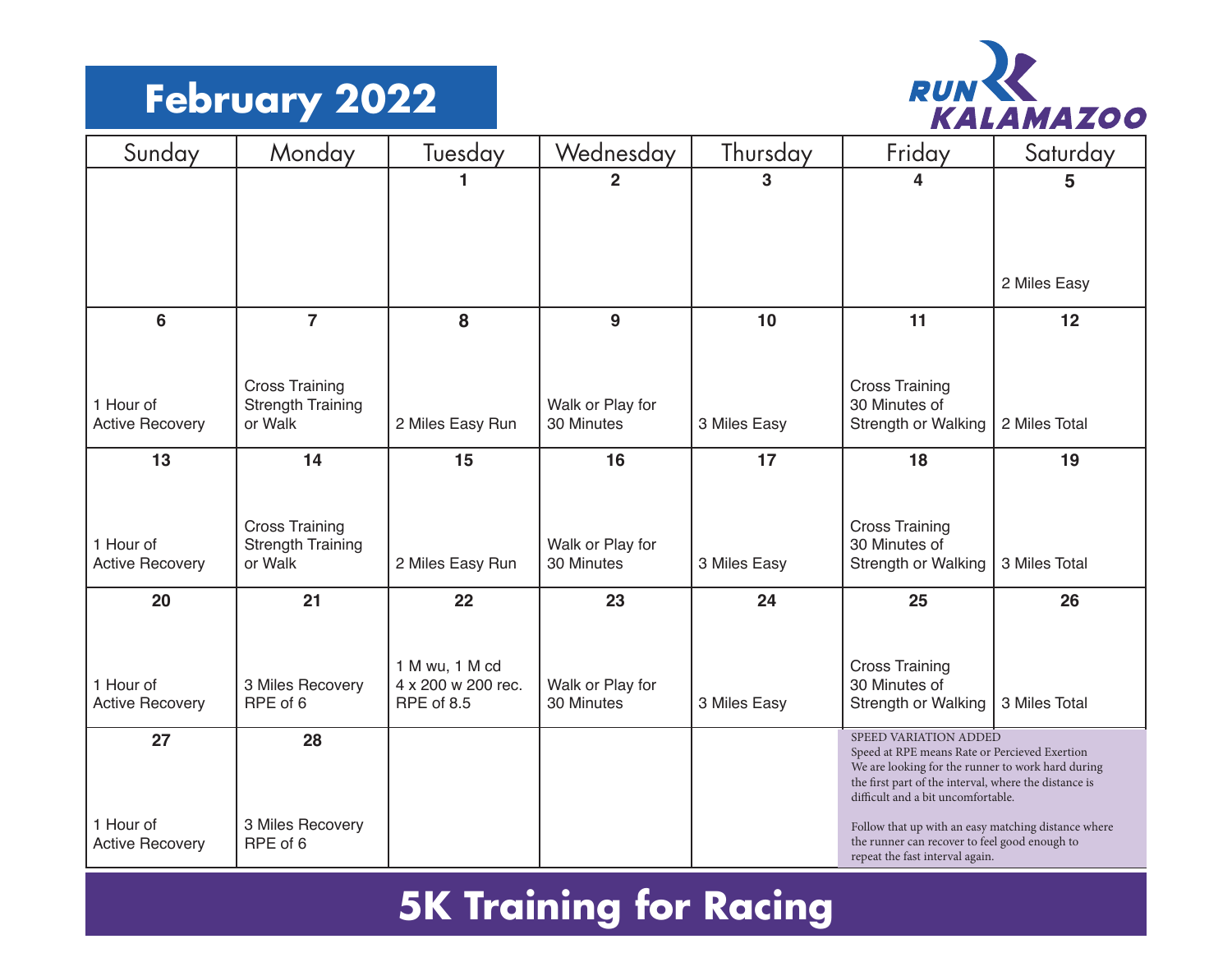#### **March 2022**



| Sunday                              | Monday                       | <b>Tuesday</b>                                                         | Wednesday                      | Thursday     | Friday                                                        | Saturday      |
|-------------------------------------|------------------------------|------------------------------------------------------------------------|--------------------------------|--------------|---------------------------------------------------------------|---------------|
|                                     |                              |                                                                        | $\overline{2}$                 | 3            | 4                                                             | 5             |
|                                     |                              | 1 M wu, 1 M cd<br>4 x 200 w 200 rec.<br>RPE of 8.5                     | Walk or Play for<br>45 Minutes | 3 Miles Easy | <b>Cross Training</b><br>30 Minutes of<br>Strength or Walking | 4 Miles Total |
| 6                                   | $\overline{7}$               | 8                                                                      | 9                              | 10           | 11                                                            | 12            |
| 1 Hour of<br><b>Active Recovery</b> | 3 Miles Recovery<br>RPE of 6 | 2 Miles Easy Run                                                       | Walk or Play for<br>45 Minutes | 3 Miles Easy | <b>Cross Training</b><br>30 Minutes of<br>Strength or Walking | 4 Miles Total |
| 13                                  | 14                           | 15                                                                     | 16                             | 17           | 18                                                            | 19            |
| 1 Hour of<br><b>Active Recovery</b> | 3 Miles Recovery<br>RPE of 6 | 2 Miles Easy Run                                                       | Walk or Play for<br>45 Minutes | 4 Miles Easy | <b>Cross Training</b><br>30 Minutes of<br>Strength or Walking | 5 Miles Total |
| 20                                  | 21                           | 22                                                                     | 23                             | 24           | 25                                                            | 26            |
| 1 Hour of<br><b>Active Recovery</b> | 3 Miles Recovery<br>RPE of 6 | 1 M wu, 1 M cd<br>4 x 200 w 200 rec.<br>RPE of 8.5                     | Walk or Play for<br>45 Minutes | 4 Miles Easy | <b>Cross Training</b><br>30 Minutes of<br>Strength or Walking | 4 Miles Total |
| 27                                  | 28                           | 29                                                                     | 30                             | 31           |                                                               |               |
| 1 Hour of<br><b>Active Recovery</b> | 4 Miles Recovery<br>RPE of 6 | 1 M wu, 1 M cd<br>4 x 400 w 400 rec.<br>2 x 200 w 200 rec.<br>RPE of 9 | Walk or Play for<br>45 Minutes | 4 Miles Easy |                                                               |               |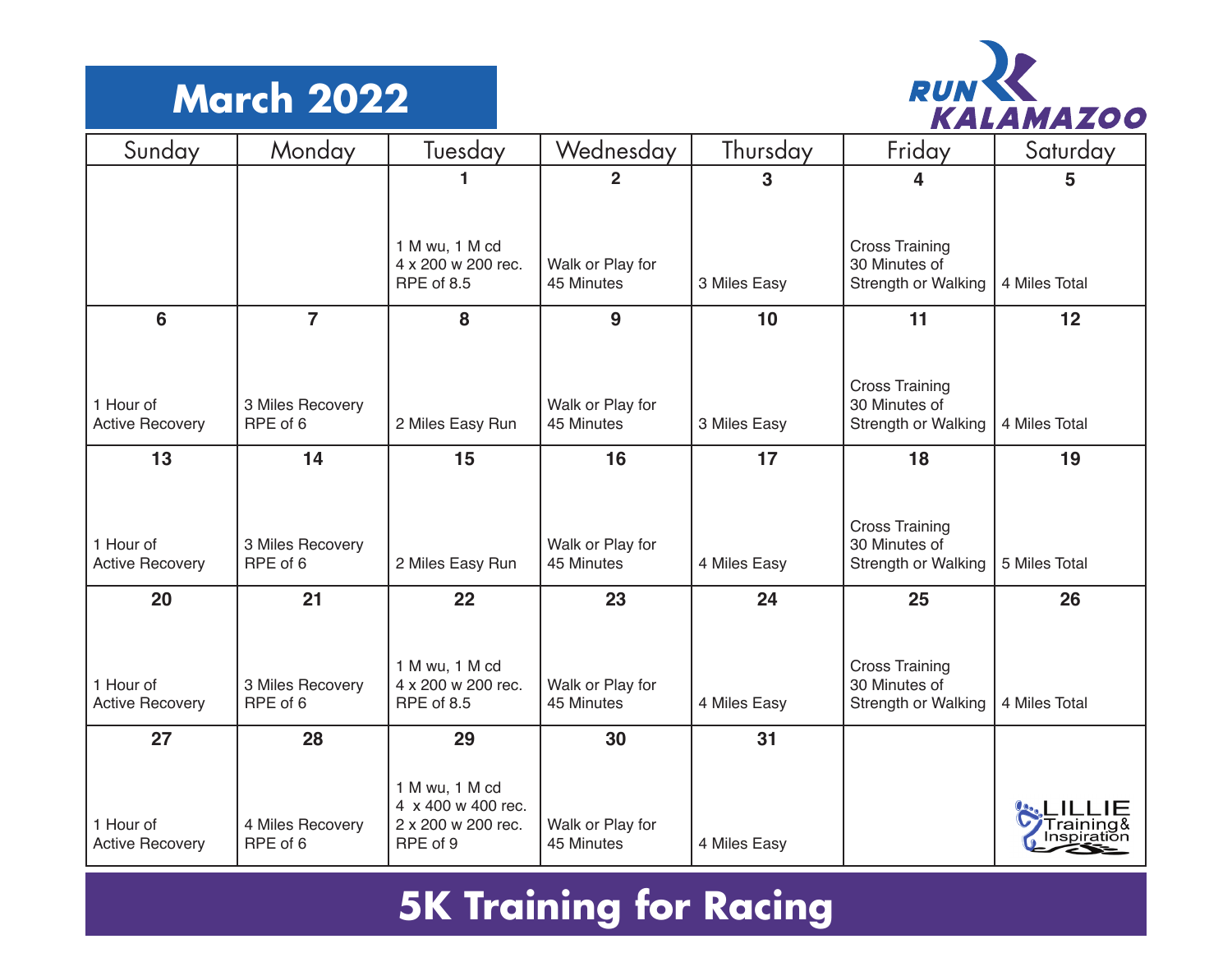



| Sunday                              | Monday                       | Tuesday                                  | Wednesday    | Thursday                          | Friday                                 | Saturday                 |
|-------------------------------------|------------------------------|------------------------------------------|--------------|-----------------------------------|----------------------------------------|--------------------------|
|                                     |                              |                                          |              |                                   |                                        | $\mathbf 2$              |
|                                     |                              |                                          |              |                                   |                                        |                          |
|                                     |                              |                                          |              |                                   | <b>Cross Training</b>                  |                          |
|                                     |                              |                                          |              |                                   | 30 Minutes of<br>Strength or Walking   | 5 Miles Total            |
| 3                                   | $\overline{\mathbf{4}}$      | 5                                        | 6            | $\overline{7}$                    | 8                                      | 9                        |
|                                     |                              | 1 M wu, 1 M cd                           |              |                                   |                                        |                          |
| 1 Hour of                           | 4 Miles Recovery             | 4 x 400 w 400 rec.<br>3 x 200 w 200 rec. |              | 1 M wu, 1 M cd<br>1 Mile at Tempo | <b>Cross Training</b><br>30 Minutes of |                          |
| <b>Active Recovery</b>              | RPE of 6                     | RPE of 9                                 | 3 Miles Easy | RPE of 8                          | Strength or Walking                    | 6 Miles Total            |
| 10                                  | 11                           | 12                                       | 13           | 14                                | 15                                     | 16                       |
|                                     |                              | 1 M wu, 1 M cd                           |              |                                   |                                        |                          |
|                                     |                              | 4 x 400 w 400 rec.                       |              | 1 M wu, 1 M cd                    | <b>Cross Training</b>                  |                          |
| 1 Hour of<br><b>Active Recovery</b> | 4 Miles Recovery<br>RPE of 6 | 4 x 200 w 200 rec.<br>RPE of 9           | 4 Miles Easy | 2 Mile at Tempo<br>RPE of 8       | 30 Minutes of<br>Strength or Walking   | 7 Miles Total            |
| 17                                  | 18                           | 19                                       | 20           | 21                                | 22                                     | 23                       |
|                                     |                              | 1 M wu, 1 M cd                           |              |                                   |                                        |                          |
|                                     |                              | 4 x 400 w 400 rec.                       |              | 1 M wu, 1 M cd                    | <b>Cross Training</b>                  |                          |
| 1 Hour of<br><b>Active Recovery</b> | 4 Miles Recovery<br>RPE of 6 | 6 x 200 w 200 rec.<br>RPE of 9           | 4 Miles Easy | 2.5 Mile at Tempo<br>RPE of 8     | 30 Minutes of<br>Strength or Walking   | 7 Miles Total            |
| 24                                  | 25                           | 26                                       | 27           | 28                                | 29                                     | 30                       |
|                                     |                              |                                          |              |                                   |                                        |                          |
|                                     |                              | 1 M wu, 1 M cd<br>3 x 400 w 400 rec.     |              | 1 M wu, 1 M cd                    | <b>Cross Training</b>                  | Training&<br>Inspiration |
| 1 Hour of                           | 4 Miles Recovery             | 8 x 200 w 200 rec.                       |              | 2.5 Mile at Tempo                 | 30 Minutes of                          |                          |
| <b>Active Recovery</b>              | RPE of 6                     | RPE of 9                                 | 3 Miles Easy | RPE of 8                          | Strength or Walking                    | 5 Miles Total            |